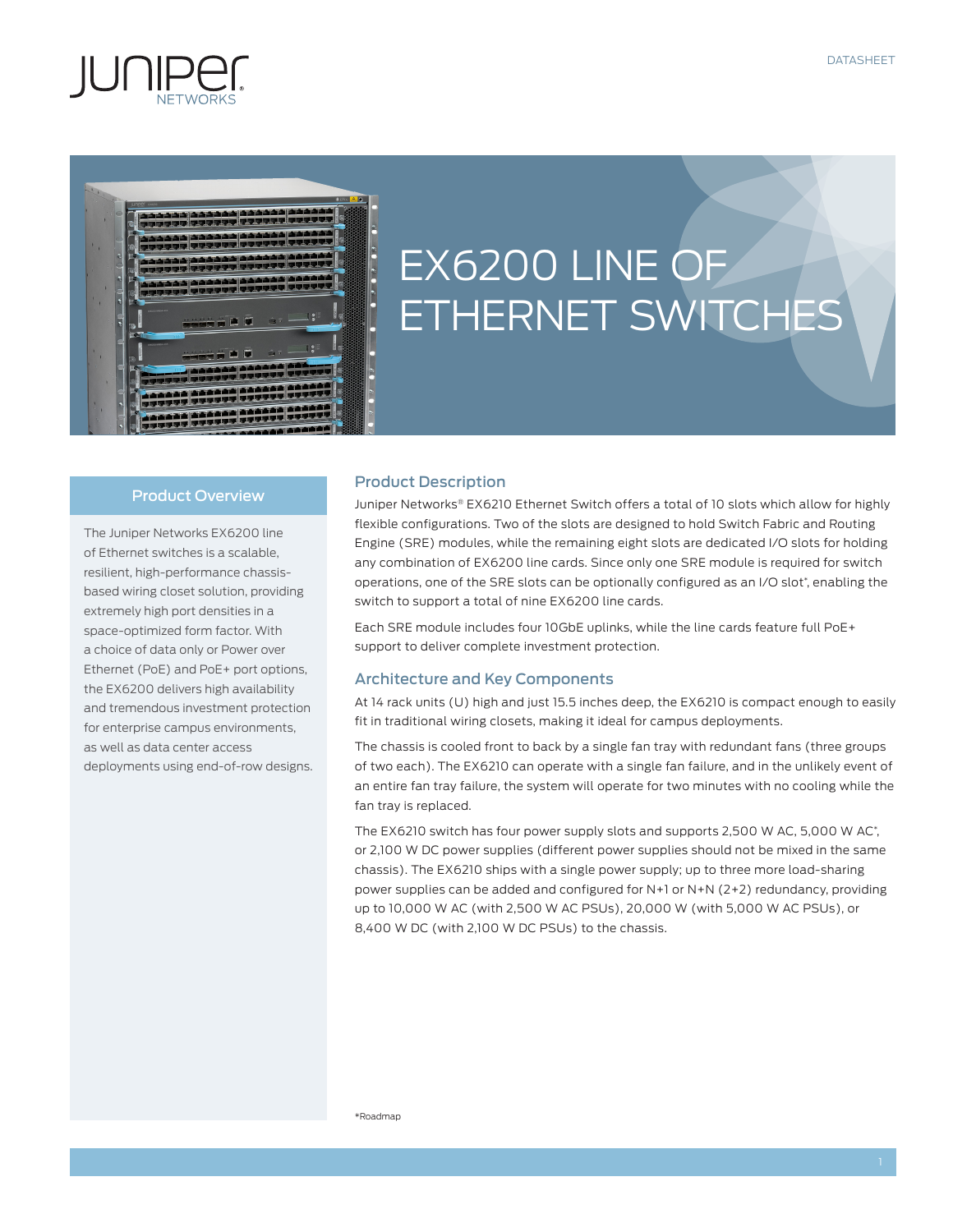#### Switch Fabric and Routing Engine Module

The SRE module, which provides 720 Gbps (full duplex) of switching capacity to the EX6200 chassis, includes an integrated switch fabric and is responsible for system configuration and management, running bridging and routing protocols, and managing the user interface.

A front panel, chassis-level LCD panel displays Routing Engine status as well as chassis component alarm information for rapid problem identification and resolution to simplify overall operations. The LCD also provides a flexible, user-friendly interface for performing device initialization and configuration rollbacks, reporting system status and alarm notification, or restoring the switch to its default settings.

#### EX6200 Line Cards

Line cards are responsible for implementing packet forwarding, filtering, and queuing functions. The EX6200 line supports the following line cards:

- EX6200-48T: A 48-port 10/100/1000BASE-T RJ-45 line card offering 3 to 6 μs port-to-port latency for all packet sizes (except jumbo frame), eight quality-of-service (QoS) queues per port, and a 6 MB buffer for all 48 ports.
- EX6200-48P: Identical to the EX6200-48T, the EX6200- 48P also includes support for the IEEE 802.3at PoE+ standard on all 48 ports, delivering up to 30 watts of power per port for supporting networked devices such as telephones, video cameras, multiple radio IEEE 802.11n wireless LAN (WLAN) access points, and video phones in converged network environments. The EX6200-48P also supports the 802.3af PoE standard, which delivers up to 15.4 watts of Class 3 PoE per port.

#### Configuration Options and Port Densities

The EX6210 switch supports two primary configurations: high availability (HA) and high density.

- HA configuration: In a redundant configuration with two SRE modules and up to eight EX6200 line cards installed, the EX6210 can support a maximum of 384 wire-speed 10/100/1000BASE-T ports.
- High-density configuration: In a high-density configuration, one of the SRE modules is replaced with an additional line module, bringing the total number of 10/100/1000BASE-T input/output ports to a maximum of 432. Note that this configuration introduces minor oversubscription on the ports in the system.

#### Deployment Scenarios

The EX6210 is a highly scalable campus wiring closet solution, supporting up to 432 GbE access ports per chassis. The switch is designed for mobility and enterprise-class services with high density of PoE+, making it ideal for converged data, voice, and video deployment environments.



#### Figure 1: EX6200 campus access deployment

The EX6210 is also an ideal solution for GbE data center server access end-of-row or middle-of-row deployments. The switch's modular chassis form factor enables IT to consolidate locations for networking equipment, while the front-to-back airflow optimizes data center deployments.





#### Junos Operating System

The EX6200 line runs the same Juniper Networks Junos® operating system used by other Juniper Networks switches, routers, and security devices. By utilizing a common operating system across multiple product families, Juniper delivers a consistent implementation and operation of control plane features across all products.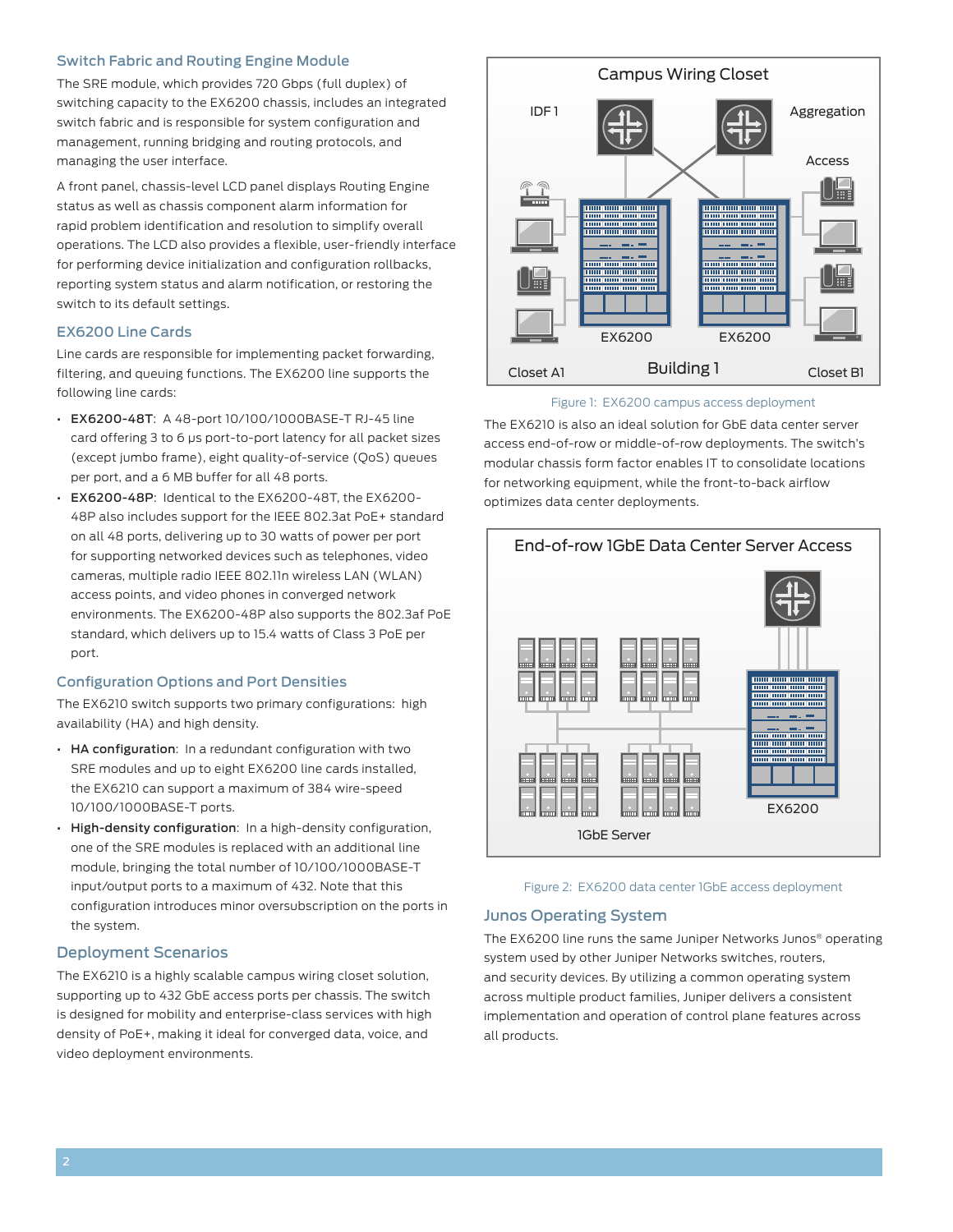#### **Security**

The EX6200 line of Ethernet switches fully integrates with Juniper Networks Unified Access Control as well as third-party UAC solutions. UAC consolidates all aspects of a user's identity, device, and location, enabling administrators to enforce access control and security down to the individual port or user level.

Working as an enforcement point within the UAC, the EX6200 provides both standards-based 802.1X port-level access control as well as Layer 2–4 policy enforcement based on user identity, location, and/or device. A user's identity, device type, machine posture check, and location can be used to determine whether access should be granted and for how long. If access is granted, the switch assigns the user to a specific VLAN based on authorization levels. The switch can also apply QoS policies or mirror user traffic to a central location for logging, monitoring, or threat detection by intrusion prevention systems.

The EX6200 also provides a full range of Layer 2 and Layer 3 port security features, including Dynamic Host Configuration Protocol (DHCP) snooping, dynamic ARP inspection (DAI), and media access control (MAC) limiting to defend against internal and external spoofing, man in the middle, and denial-of-service (DoS) attacks.

#### Management Capabilities

The following system management options are available for the EX6200 line of Ethernet switches.

- The standard Junos OS command-line interface (CLI) offers the same granular management capabilities and scripting parameters found in any router or switch powered by Junos OS.
- The integrated Junos Web management tool provides an embedded device manager that allows users to configure, monitor, troubleshoot, and perform system maintenance on individual switches via a browser-based graphical interface.
- Juniper Networks Junos Space, an open, programmable application platform for hosting a comprehensive suite of network operational application tools provides an open approach for automating the deployment and operation of a Juniper infrastructure. Explicitly designed to allow partners and customers to build and deploy smart, simple, and easy-to-use applications, Junos Space provides multiple management and infrastructure applications for managing Juniper resources and assets, including inventory management, device and interface configuration, automated software management and deployment, and event-driven fault management. These Junos Space applications offer predefined automation schemes and best practice templates to enable rapid and accurate configurations.

#### Enhanced Limited Lifetime Warranty

The EX6200 includes an enhanced limited lifetime hardware warranty that provides next business day advanced hardware replacement for as long as the original purchaser owns the product. The warranty includes lifetime software updates, advanced shipping of replacement hardware within one business day, and 24x7 Juniper Networks Technical Assistance Center (JTAC) support for 90 days after the purchase date. Power supplies and fan trays are covered for a period of five years. For complete details, please visit www.juniper.net/support/warranty.

#### Features and Benefits

The EX6200 line of Ethernet switches includes the following key features and benefits:

- High PoE+ density: The EX6200 can support the high PoE+ densities required for modern enterprise deployments with large numbers of wireless access points, security cameras, smart devices, and telephones. The EX6210 can support up to 384 PoE+ ports with N+1 redundancy in a redundant configuration with two SRE modules and four 5,000 W AC power supplies\* installed. The EX6210 can also support up to 432 PoE+ ports with N+1 redundancy in nonredundant configurations with one SRE module and four 5,000 W AC power supplies\* installed.
- Resiliency: The EX6200 line is designed with robust HA features, including redundant power supplies to ensure hardware availability. Control plane and data plane separation, combined with the Junos OS high availability design, ensures maximum systems-level availability.
- Layer 3 feature in base image: The EX6200 includes a rich set of Layer 3 features, including OSPF support as part of the Junos OS base software image.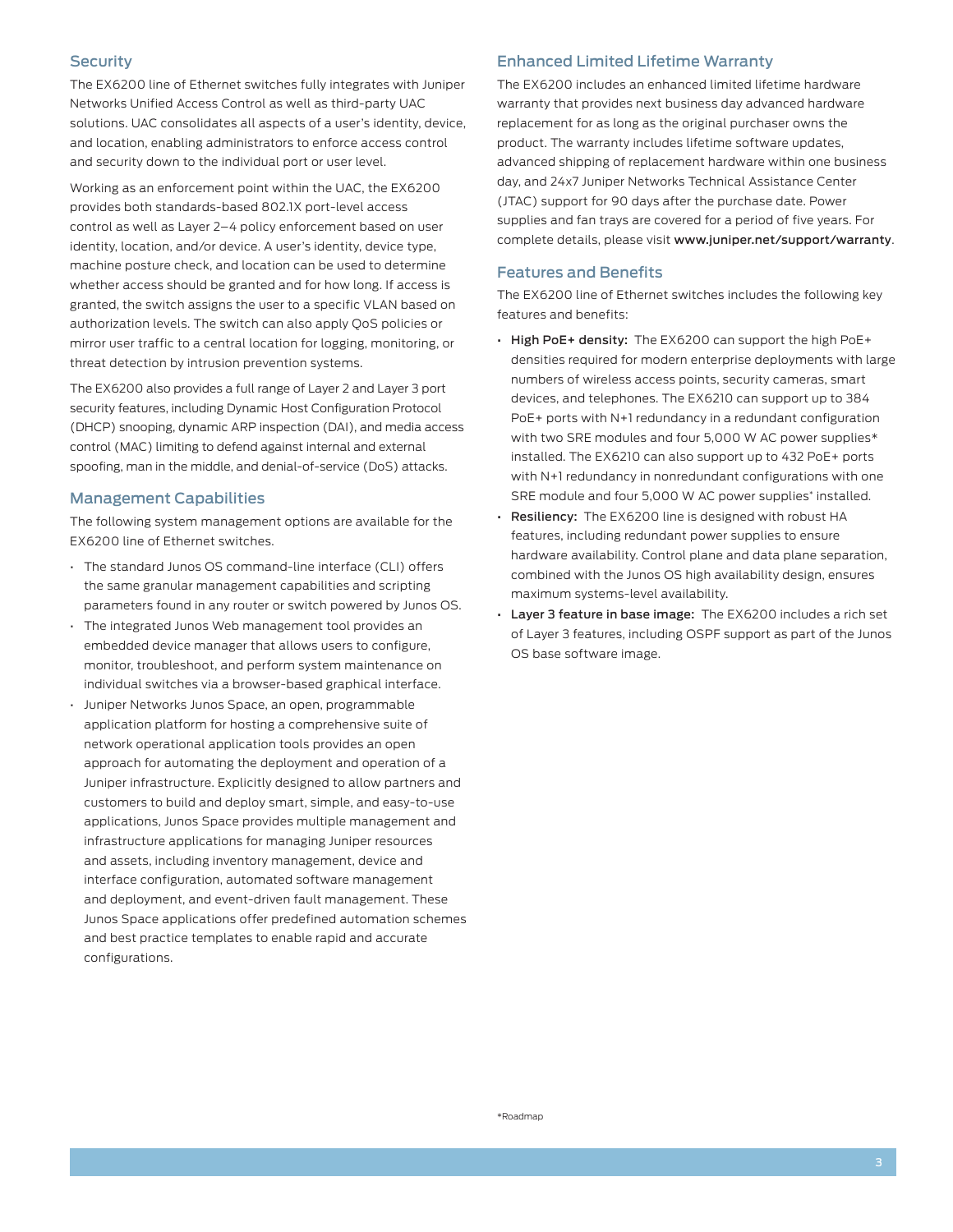#### Table 1: EX6210 Hardware Features

| <b>COMPONENT</b> | <b>FEATURES</b>                                                                                                                                       |
|------------------|-------------------------------------------------------------------------------------------------------------------------------------------------------|
| EX6210 chassis   | 2 SRE module slots and 8 I/O slots                                                                                                                    |
|                  | - Supports up to 384 10/100/1000BASE-T RJ-45 ports with 2 SRE modules installed, or 432 10/100/1000BASE-T RJ-45<br>ports* with 1 SRE module installed |
|                  | . Supports both PoE and PoE+                                                                                                                          |
|                  | · Front-to-back airflow                                                                                                                               |
| SRE module       | · Support for four 10GbE small form-factor pluggable transceiver (SFP+) uplink ports                                                                  |
|                  | · Line rate on all ports with two SRE modules installed                                                                                               |
|                  | 3:2 oversubscription for ports in 8 I/O slots; wire speed for ports in second SRE slot with one SRE installed                                         |
|                  | · Integrated LCD                                                                                                                                      |
|                  | - Console port                                                                                                                                        |
|                  | - SFP and copper management ports for management access                                                                                               |
|                  | - LCD and LEDs for reporting system status                                                                                                            |
|                  | - Front panel USB port for easily uploading new software and user configuration                                                                       |
|                  | - 2 GB internal USB/flash memory                                                                                                                      |
| Line cards       | . 48-port 10/100/1000BASE-T RJ-45 line card                                                                                                           |
|                  | +48-port 10/100/1000BASE-T PoE+RJ-45 line card which includes support for IEEE 802.3af PoE and 802.at PoE+<br>standards on all ports                  |
| Power supplies   | · Support for 2,500 W AC, 5,000 W AC*, or 2,100 W DC power supplies                                                                                   |
|                  | . Up to four power supplies per chassis                                                                                                               |
|                  | . Load-sharing and hot-swappable                                                                                                                      |
|                  | . N+1 or N+N redundancy configuration options                                                                                                         |
|                  | · More than 90% power efficiency                                                                                                                      |
| Cooling          | · Front-to-back airflow                                                                                                                               |
|                  | · Fan tray in rear of chassis                                                                                                                         |
|                  | . Fan redundancy-total of 6 fans (2x3), cooling maintained if individual fan failure                                                                  |
|                  | · Graceful system shutdown in thermal overload situations                                                                                             |
|                  | · Network Equipment Building System (NEBS) environmental standard*                                                                                    |



EX6210

# EX6200 Modular Switch Specifications

#### Dimensions (W x H x D)

• EX6210 chassis: 17.3 x 24.3 x 15.5 in (43.9 x 61.6 x 39.3 cm)

- Weight
- 215 lb (98 kg) for fully loaded chassis (with one EX6210 chassis, one fan tray, eight I/O line cards, two SRE modules, and four power supplies)
- 159 lb (72 kg) for base system (with one EX6210 chassis, one fan tray, two I/O line cards, one SRE module, and one power supply)

#### EX6210 System Capacity

- Maximum backplane capacity: 4.4 Tbps
- Maximum system throughput: 690 Mpps

#### Environmental Ranges

- Operating temperature: 32° to 113° F (0° to 45° C)
- Storage temperature: -40° to 158° F (-40° to 70° C)
- Operating altitude: Up to 13,000 ft (3,964 m)
- Non-operating altitude: Up to 16,000 ft (4,877 m)
- Relative humidity operating: 5% to 90% (non-condensing)
- Relative humidity non-operating: 5% to 95% (non-condensing)
- Acoustic noise with AC PSU: 52 dBA (based on operational tests taken from bystander position [front] and performed at 27° C in compliance with ISO 7779)
- Acoustic noise with DC PSU: 54 dBA (based on operational tests taken from bystander position [front] and performed at 27° C in compliance with ISO 7779)

\*Roadmap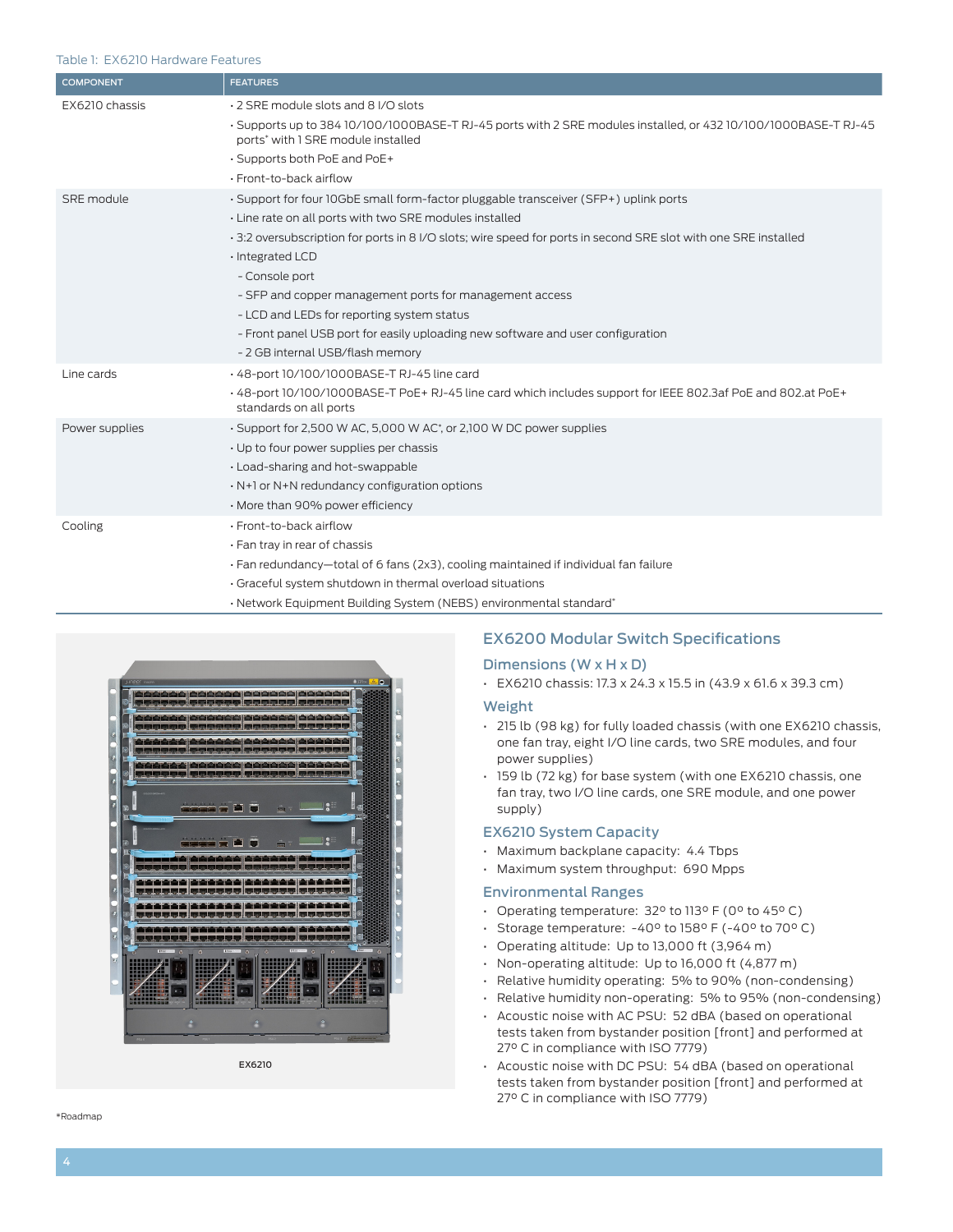# Specifications (continued)

#### Hardware Specifications

- Switching Engine Model: Store and forward
- 2 GB DRAM on each SRE
- 2 GB on-board flash on each SRE
- 1.2 Ghz dual-core CPU on each SRE
- 4 10GbE uplink ports on each SRE

#### Layer 2 Switching

- Maximum MAC addresses per system: 32,000
- Jumbo frames: 9,216 bytes
- Number of VLANs: 4,096
- VLAN Spanning Tree (VST) instances: 253
- Port-based VLAN
- MAC-based VLAN
- GARP VLAN Registration Protocol (GVRP)
- Voice VLAN
- Physical port redundancy: Redundant trunk group (RTG)
- Compatible with Per-VLAN Spanning Tree Plus (PVST+)
- Routed VLAN Interface (RVI)
- IEEE 802.1AB: Link Layer Discovery Protocol (LLDP)
- LLDP–Media Endpoint Discovery (LLDP-MED) with VoIP integration
- IEEE 802.1D: Spanning Tree Protocol
- IEEE 802.1p: Class-of-service (CoS) prioritization
- IEEE 802.1Q: VLAN tagging
- IEEE 802.1s: Multiple Spanning Tree Protocol (MSTP)
- Number of MST instances supported: 64
- IEEE 802.1w: Rapid reconfiguration of Spanning Tree Protocol
- IEEE 802.1X: Port access control
- IEEE 802.1ak: Multiple Registration Protocol
- IEEE 802.3: 10BASE-T
- IEEE 802.3u: 100BASE-T
- IEEE 802.3ab: 1000BASE-T
- IEEE 802.3z: 1000BASE-X
- IEEE 802.3ae: 10 Gigabit Ethernet
- IEEE 802.3af: Power over Ethernet
- IEEE 802.3x: Pause frames/flow control
- IEEE 802.3ad: Link Aggregation Control Protocol (LACP)
- IEEE 802.3ah: Ethernet in the First Mile

#### Layer 3 Features

- Maximum number of Address Resolution Protocol (ARP) entries: 16,000
- Maximum number of IPv4 unicast routes in hardware: 16,000
- Maximum number of IPv4 multicast routes in hardware: 8,000
- Routing protocols: RIPv1/v2, OSPF, BGP\*, IS-IS\*, IPv6\*
- Static routing
- Routing policy
- Bidirectional Forwarding Detection (BFD)
- Layer 3 redundancy: Virtual Router Redundancy Protocol (VRRP)

# Supported RFCs

- RFC 3176 sFlow\*
- RFC 2925 MIB for remote ping, trace
- RFC 768 UDP
- RFC 791 IP
- RFC 783 Trivial File Transfer Protocol (TFTP)
- RFC 792 Internet Control Message Protocol (ICMP)
- RFC 793 TCP
- RFC 826 ARP
- RFC 894 IP over Ethernet
- RFC 903 RARP
- RFC 906 TFTP Bootstrap
- RFC 2068 HTTP server
- RFC 1812 Requirements for IP version 4 routers
- RFC 1519 Classless Interdomain Routing (CIDR)
- RFC 1256 IPv4 ICMP Router Discovery (IRDP)
- RFC 1058 RIP v1
- RFC 2453 RIP v2
- RFC 1112 Internet Group Management Protocol (IGMP) v1
- RFC 2236 IGMP v2
- RFC 3618 Multicast Source Discovery Protocol (MSDP)
- RFC 4915 MT-OSPF
- RFC 3376 IGMP v3
- RFC 1492 TACACS+
- RFC 2138 RADIUS authentication
- RFC 2139 RADIUS accounting
- RFC 3579 RADIUS Extensible Authentication Protocol (EAP) support for 802.1x
- RFC 5176 Dynamic authorization extensions to RADIUS
- RFC 2267 Network ingress filtering
- RFC 2030 Simple Network Time Protocol (SNTP)
- RFC 854 Telnet client and server
- RFC 951, 1542 BootP
- RFC 2131 BootP/DHCP relay agent and DHCP server
- RFC 1591 Domain Name System (DNS)
- RFC 2338 VRRP
- RFC 2328 OSPF v2 (edge mode)
- RFC 1587 OSPF not-so-stubby-area (NSSA) option
- RFC 2154 OSPF with digital signatures (password, MD-5)
- RFC 2370 OSPF opaque link-state advertisement (LSA) option
- RFC 3623 OSPF graceful restart
- RFC 2362 Physical Interface Module sparse mode (PIM-SM) (edge mode)
- RFC 3569 draft-ietf-ssm-arch-06.txt PIM source-specific multicast (PIM-SSM)
- RFC 2474 DiffServ Precedence, including 8 queues per port
- RFC 2598 DiffServ Expedited Forwarding (EF)
- RFC 2597 DiffServ Assured Forwarding (AF)
- RFC 2475 DiffServ Core and Edge Router Functions
- LLDP-MED, ANSI/TIA-1057, draft 08
- Draft IETF PIM Dense Mode (PIM-DM) draft-ietf-idmrpimdm-05.txt, draft-ietf-pim-dm-new-v2-04.txt
- Draft-ietf-isis-wg-multi-topology-11 Multi Topology (MT) Routing in IS-IS
- Draft-ietf-bfd-base-05.txt Bidirectional Forwarding Detection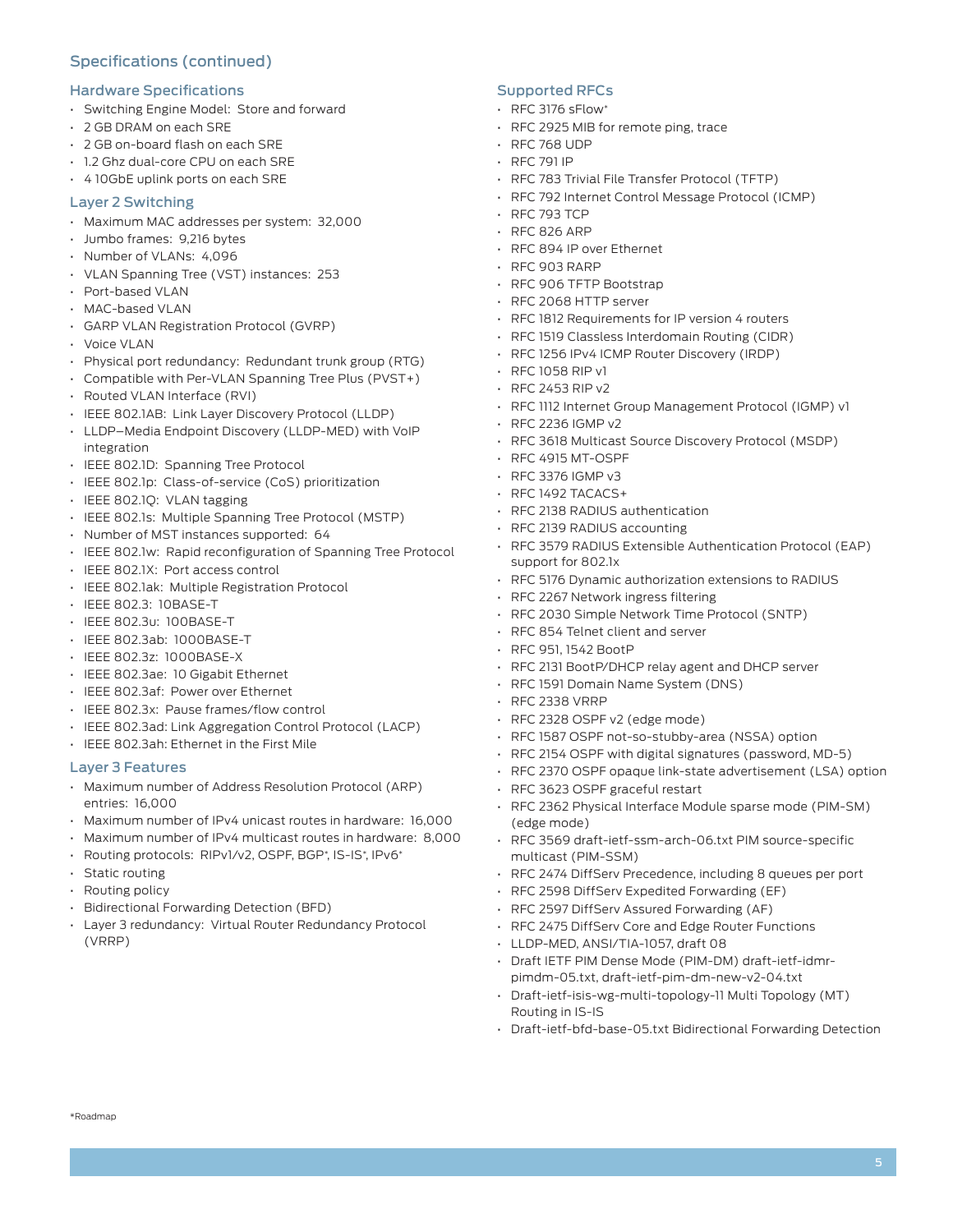# Specifications (continued)

#### **Security**

- MAC limiting
- Allowed MAC addresses, configurable per port
- Dynamic ARP inspection (DAI)
- IP source guard
- Local proxy ARP
- Static ARP support
- DHCP snooping

# Access Control List (ACLs) (Junos OS firewall filters)

- Port-based filter (PACL)—Ingress and egress
- VLAN-based filter (VACL)—Ingress and egress
- Router-based filter (RACL)—Ingress and egress
- Filter entries in hardware per system: 7,000
- Filter counter for denied packets
- Filter counter for permitted packets
- Ability to add/remove/change filter entries in middle of list (filter editing)
- L2-L4 filters
- 802.1X port-based
- 802.1X multiple supplicants
- 802.1X with VLAN assignment
- 802.1X with authentication bypass access (based on host MAC address)
- 802.1X with VoIP VLAN support
- 802.1X dynamic filter based on RADIUS attributes
- 802.1X supported EAP types—MD5, TLS, TTLS, PEAP
- MAC authentication (RADIUS)
- Control plane DoS protection

# High Availability

- Nonstop active routing (NSR)—OSPF v2, RIP v2, BGP, ISIS, rGMP v1, v2, v3
- Redundant, hot-swappable power supplies
- Redundant, field-replaceable, hot-swappable fans
- Graceful Routing Engine switchover (GRES) for Layer 2 hitless forwarding and Layer 3 protocols on Routing Engine failover
- Graceful protocol restart—OSPF, BGP
- Layer 2 hitless forwarding on Routing Engine failover
- Online insertion and removal (OIR) uplink module

# Link Aggregation

- 802.3ad (LACP) support
	- Number of link aggregation groups (LAGs) supported: 64
	- Maximum number of ports per LAG: 8
- LAG load-sharing algorithm, bridged or routed (unicast or multicast) traffic
	- IP: S/D IP
	- TCP/UDP: S/D IP, S/D port
	- Non-IP: S/D MAC
- Tagged ports support in LAG

# **OoS**

- Layer 2 QoS
- Layer 3 QoS
- Ingress policing: 1 rate 2 color
- Hardware queues per port: 8
- Scheduling methods (egress): Strict priority (SP), shaped deficit weighted round-robin (SDWRR)
- 802.1p, DSCP/IP Precedence trust and marking
- Layer 2-4 classification criteria: Interface, MAC address, Ethertype, 802.1p, VLAN, IP address, DSCP/IP Precedence, TCP/ UDP port numbers, etc.
- Congestion avoidance capabilities: Tail drop

# Multicast

- IGMP: v1, v2, v3
- IGMP snooping
- PIM-SM, PIM-SSM, PIM-DM

# Services and Manageability

- Junos OS CLI
- Out-of-band management: Serial and 10/100/1000BASE-T Ethernet
- ASCII configuration
- Rescue configuration
- Configuration rollback
- LCD management
- SNMP: v1, v2c, v3
- RMON (RFC 2819) Groups 1, 2, 3, 9
- Network Time Protocol (NTP)
- DHCP server
- DHCP relay and helper
- RADIUS
- TACACS+
- SSHv2
- Secure copy
- System logging
- Temperature sensor
- Configuration backup via FTP/secure copy

# Supported MIBs\*\*

- RFC 1155 SMI
- RFC 1157 SNMPv1
- RFC 1905 RFC 1907 SNMPv2c, SMIv2, and Revised MIB-II
- RFC 2570-2575 SNMPv3, user-based security, encryption, and authentication
- RFC 2576 Coexistence between SNMP Version 1, Version 2, and Version 3
- RFC 1212, RFC 1213, RFC 1215 MIB-II, Ethernet-like MIB, and traps
- RFC 2578 SNMP Structure of Management Information MIB
- RFC 2579 SNMP Textual Conventions for SMIv2
- RFC 2925 Ping/traceroute MIB
- RFC 2665 Ethernet-like interface MIB
- RFC 1643 Ethernet MIB
- RFC 1493 Bridge MIB
- RFC 2096 IPv4 forwarding table MIB
- RFC 2011 SNMPv2 for IP using SMIv2
- RFC 2012 SNMPv2 for transmission control protocol using SMIv2

<sup>\*\*</sup>Unless explicitly specified for any particular MIB table or variables, Junos OS does not support SNMP set operations.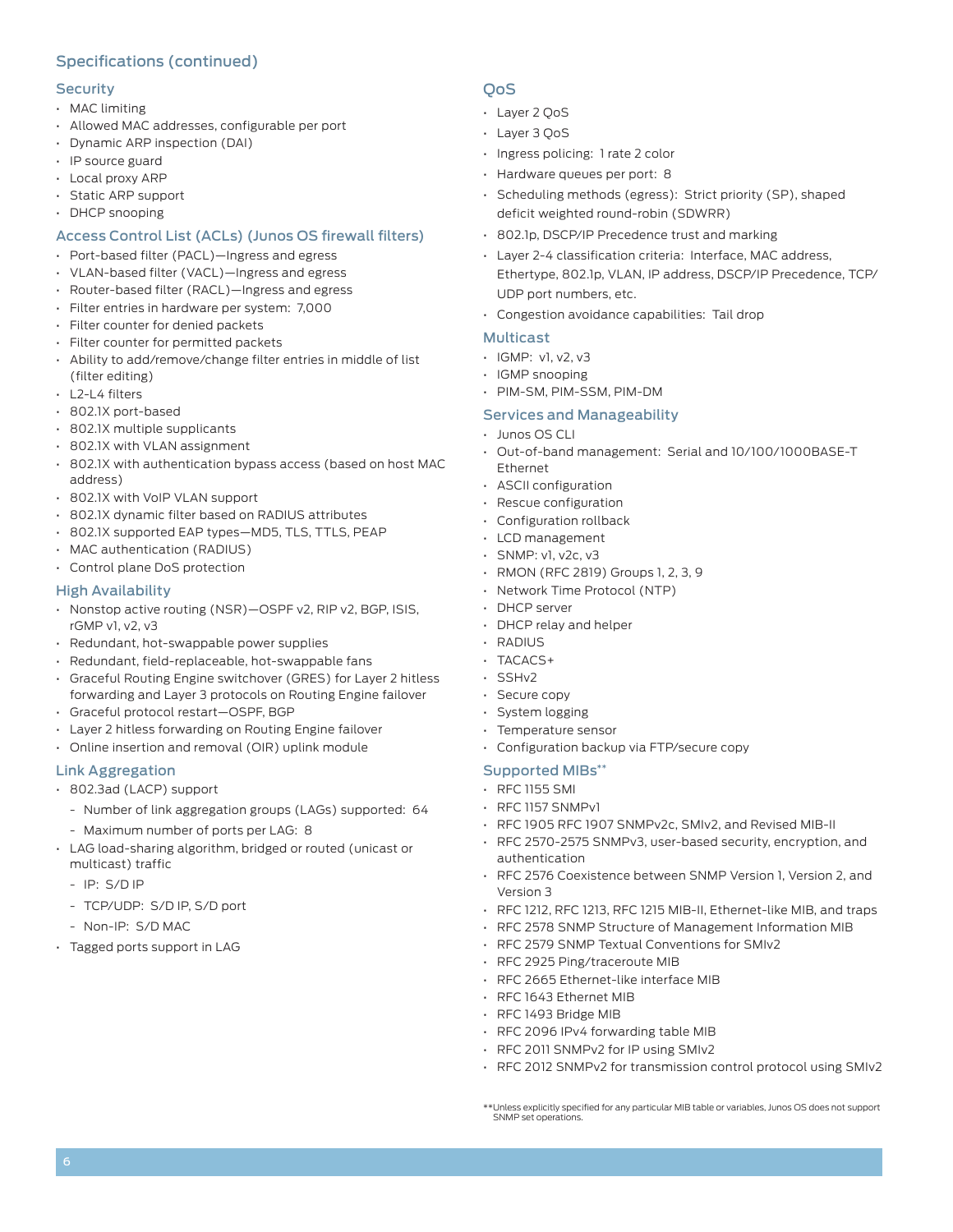# Specifications (continued)

#### Supported MIBs (continued)

- RFC 2013 SNMPv2 for user datagram protocol using SMIv2
- RFC 2863 Interface MIB
- RFC 3413 SNMP application MIB
- RFC 3414 User-based security model for SNMPv3
- RFC 3415 View-based access control model for SNMP
- RFC 3621 PoE-MIB (PoE switches only)
- RFC 1724 RIPv2 MIB
- RFC 2863 Interface Group MIB
- RFC 2932 IPv4 multicast MIB
- RFC 2787 VRRP MIB
- RFC 1850 OSPFv2 MIB
- RFC 1657 BGP-4 MIB
- RFC 2819 RMON MIB
- RFC 2287 System application packages MIB
- RFC 4188 STP and extensions MIB
- RFC 4363 Definitions of managed objects for bridges with traffic classes, multicast filtering, and VLAN extensions
- RFC 2922 LLDP MIB

#### Troubleshooting

- Debugging: CLI via console, telnet, or SSH
- Diagnostics: Show and debug command, statistics
- Traffic mirroring (port)
- Traffic mirroring (VLAN)
- Filter-based mirroring
- Mirroring destination ports per system: 1
- LAG port monitoring
- Multiple destination ports monitored to one mirror (N:1)
- Maximum number of mirroring sessions: 1
- Mirroring to remote destination (over L2): 1 destination VLAN
- IP tools: Extended ping and trace
- Juniper Networks commit and rollback

#### **Warranty**

• Enhanced limited lifetime switch hardware warranty

#### Safety and Compliance

#### Safety Certifications

- CAN/CSA-C22.2 No. 60950-1 (2007) Information
- Technology Equipment Safety
- UL 60950-1 (2nd Ed) Information Technology Equipment Safety
- EN 60950-1 (2006) Information Technology Equipment Safety
- IEC 60950-1 (2005) Information Technology Equipment Safety (all country deviations)
- EN 60825-1 (2007) Safety of Laser Products Part 1: Equipment and Requirements

#### Electromagnetic Compatibility Certifications

- EN 300386 Telecom Network Equipment EMC requirements
- FCC Part 15 Class A
- EN 55022 Class A
- VCCI Class A
- CISPR 22 Class A
- AS/NZS CISPR 22 Class A
- BSMI CNS 13438 and NCC C6357 Taiwan Radiated Emissions

#### Immunity

- EN 55024 Information Technology Equipment Immunity Characteristics
- EN-61000-3-2 Power Line Harmonics
- EN-61000-3-3 Power Line Voltage Fluctuations
- EN-61000-4-2 Electrostatic Discharge
- EN-61000-4-3 Radiated Immunity
- EN-61000-4-4 Electrical Fast Transients
- EN-61000-4-5 Surge
- EN-61000-4-6 Immunity to Conducted Disturbances
- EN-61000-4-11 Voltage Dips and Sags

#### Customer Specific Requirements

- GR-63-Core Network Equipment Building System (NEBS) Physical Protection
- GR-1089-Core EMC and Electrical Safety for Network Telecommunications Equipment
- SR-3580 NEBS Criteria Levels (Level 3)
- ETSI EN 300 019: Environmental Conditions and Environmental Tests for Telecommunications Equipment
- ETSI EN 300 019-2-1 Storage
- ETSI EN 300 019-2-2 Transportation
- ETSI EN 300 019-2-3 Stationary Use at Weather-Protected Locations
- ETS 300753 Acoustic Noise Emitted by Telecommunications Equipment

#### **Environmental**

• Reduction of Hazardous Substances (ROHS) 5/6

#### **Telco**

• Common Language Equipment Identifier (CLEI) code

# Juniper Networks Services and Support

Juniper Networks is the leader in performance-enabling services that are designed to accelerate, extend, and optimize your high-performance network. Our services allow you to maximize operational efficiency while reducing costs and minimizing risk, achieving a faster time to value for your network. Juniper Networks ensures operational excellence by optimizing the network to maintain required levels of performance, reliability, and availability. For more details, please visit www.juniper.net/us/en/ products-services.